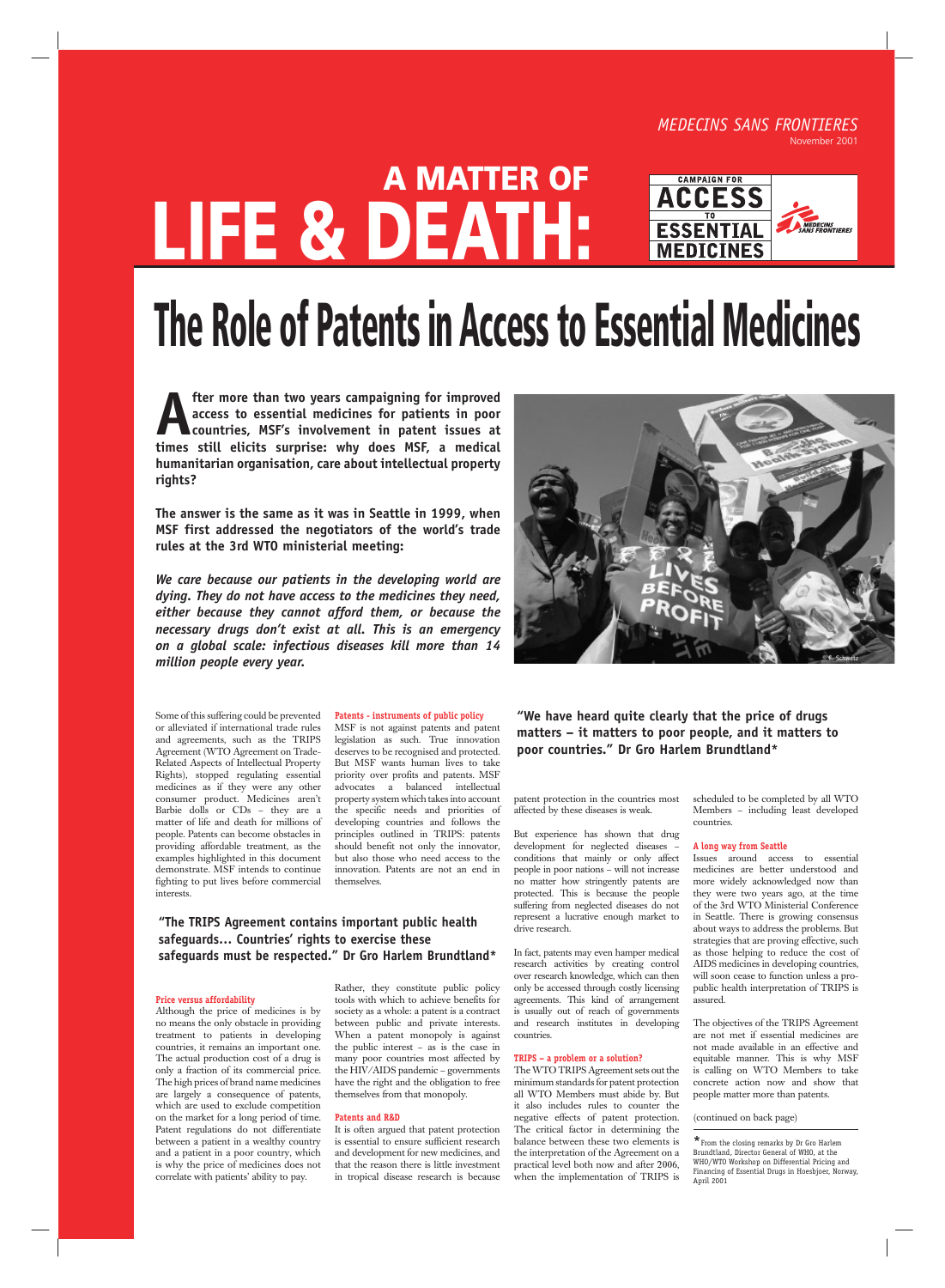When multinational companies have exclusive marketing rights over medicines,they tend to demand high prices which are often unaffordable to the vast majority of people living in developing countries – the price of a medicine is not determined by public health needs nor related to production costs.

It is now well known that there are massive differences in prices of antiretroviral treatments,depending on whether the drugs are protected by patents or not. However, price is also a barrier for the efficient treatment of other prevalent diseases in developing countries, as they require the use of recent antibiotics which are still under patent.

Azythromicin is an antibiotic used to treat respiratory and sexually transmitted infections,which are among the most highly prevalent diseases in developing countries. In Kenya,azythromicin is patented by the pharmaceutical company Pfizer and marketed under the trade name Zithromax®. The Kenyan trade price per 250mg capsule of Zithromax® was

## TRIPS "safeguards "key tools to lower drug prices

US\$2.70 in October 2001. In India,where pharmaceutical products are not covered by patents, many generic manufacturers market azythromicin. Because of this competition, the Indian retail price for Pfizer's Zithromax® is much lower than Kenya's trade price: US\$0.84 in March 2001 (3.2 times cheaper).

The TRIPS Agreement allows for parallel importation, which enables countries to obtain patented medicines at the lowest price available on the market. Developing countries must be allowed to use this legitimate mechanism to reduce the overall cost of medicines. If Kenya were to parallel import India 's cheaper Zithromax®, more than twice as many people could be treated on the same budget.

Furthermore,if the Kenyan government issued a compulsory license (another TRIPS safeguard) for azythromicin, generic versions of the drug could be imported from India, where retail generic prices range from US\$0.39 to 0.54. Kenya could then treat five to seven times more patients on the same budget.

It must not be thought that the TRIPS safeguards are measures limited to developing countries. TRIPS safeguards are also used by developed countries to

protect the health of their population.

In 1961 in the UK, the antibiotic tetracycline was sold at a comparatively high price by the patent-holder Pfizer. The British Minister of Health therefore authorised the use of the so-called "Crown Use" (government use) provisions of the UK patent legislation to import generic tetracycline from a manufacturer in Italy, without the permission of Pfizer, to supply the National Health Service. Pfizer responded with a legal challenge, but the House of Lords ruled in favour of the Minister of Health. These Crown Use powers continue to exist in the UK patent legislation today.



*MSF provides ARV treatment and counselling to AIDS patients in Surin, Northern Thailand. Reduction in drug prices through generic production would directly benefit patients in countries like Thailand, which counts the highest number of AIDS deaths in Asia. Currently, most Thai people living with AIDS cannot afford ARV treatment, and only a small number of them receive the treatment that could both prolong their lives and improve their quality of life.*

More recently, on 18 October 2001, the Canadian government took the decision to "override" Bayer's patent on ciprofloxacin, an antibiotic used to treat anthrax. Canada made this decision to ensure the availability of medicines need-

## TRIPS "safeguards" in use in developed countries



*39 pharmaceutical companies took the South African government to court over a law intended to protect public health. This caused public outrage worldwide. Support for the South African government poured in, and the companies unanimously dropped the case in April 2001. Six months on, still only a fraction of the country's AIDS patients are receiving the necessary treatment.*



It is not infrequent that countries encounter pressure to change their intellectual property laws to include patents on pharmaceutical products prior to the TRIPS deadline. Thailand has been subjected to such trade pressure by the US government since 1985.

In 1992, Thailand came under threats of trade sanctions by the US trade representative after a complaint by the US Pharmaceutical Manufacturers Association. The Thai government was unable to resist and amended its

patent law to include pharmaceutical product protection.

Another worrying instance of external pressure on Thailand occurred in early 2000, when the Thai government attempted to issue a compulsory license for the formulation patent of didanosine (ddI), an AIDS drug. The US responded by threatening Thailand with trade sanctions. Worried about potential consequences for its economy, the Thai government ended up rejecting activists' calls for a compulsory license.

## Thailand US and Big Pharma orchestrate pressure

ed to protect the public in the event of a bio-terrorist attack. A spokesperson of the Canadian Health Ministry justified the decision: "Canadians expect and demand that their government will take all steps necessary to protect their health and safety."

Developing countries want to be able to take equivalent measures to protect their health (see back page). Ironically, the Canadian government is one of the WTO Members that has refused to support the developing countries' proposal.

In the US, senators have asked the secretary of health and human services to take similar measures to deal with the shortage of ciprofloxacin. According to statute 28 USC 1498, which sets out the rules concerning uses of patents by or for the government, the US government does not have to seek a voluntary license or negotiate for use of a patent – any federal employee can use or authorize the use of a patent. The patent owner is entitled to compensation, but cannot prevent the government from making use of the patent.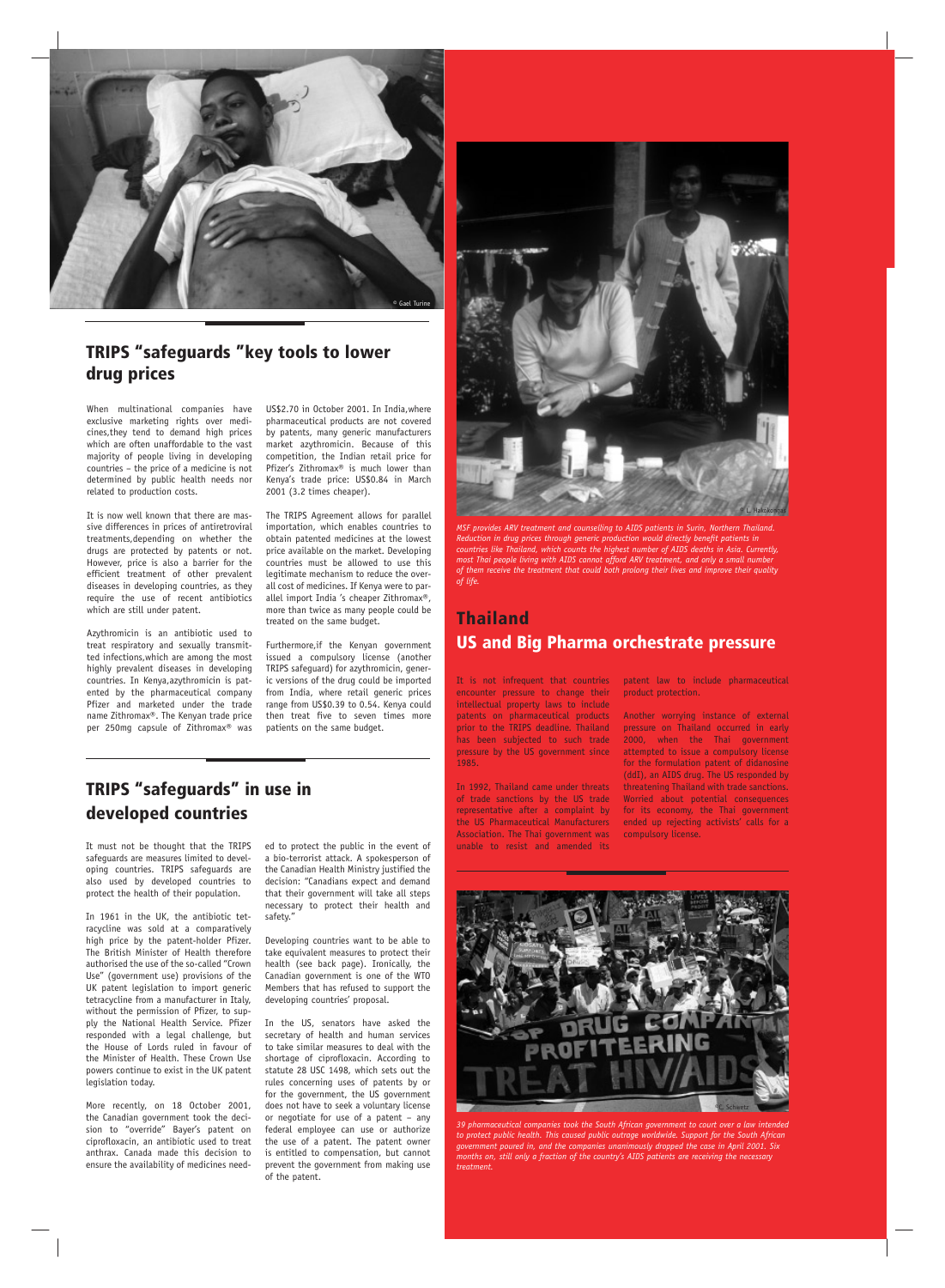## South Africa Public opinion forces Big Pharma to back down

In May 2000, the price of a brand-name antiretroviral (ARV) drug cocktail was \$US10,400 per patient per year. It was only in October 2000 when a generic producer offered to sell a triple combination cocktail at \$US800 that things began to change. Within a UN-led initiative to cut prices of AIDS cocktails for a small number of developing countries,

**Some developing countries, such as Thailand, Brazil and India, have the capacity to produce high quality generic drugs. The local manufacture of fluconazole, a medicine used to treat AIDS-related meningitis which affects up to 25 % of AIDS patients in certain countries, has led to 95% cuts in the price of this essential drug in Thailand.** 

**The chart above illustrates how the price of the same drug varies in different countries according to whether or not the drug is under patent by the patent holder, Pfizer.**

**In March 2000, as a response to calls by South African activist groups for a price reduction or a voluntary** 

|                                                | <b>Nhy donations won't solve the</b>          |                          |
|------------------------------------------------|-----------------------------------------------|--------------------------|
|                                                |                                               |                          |
| access crisis: the example of fluconazole      |                                               |                          |
| <b>Manufacturer</b><br>(country of production) | <b>Country of distribution</b>                | Price per unit<br>(US\$) |
| Biolab (Thailand)                              | Thailand                                      | 0.29                     |
| Cipla (India)<br>Bussie (Colombia)             | India<br>Guatemala (negotiated)               | 0.64<br>3.00             |
| Pfizer<br>Vita (Spain)<br>Pfizer               | Thailand<br>Spain                             | $6 - 20$<br>6.29<br>8.25 |
| Pfizer<br>Pfizer                               | South Africa<br>Kenya                         | $10-50$<br>$10-57$       |
| Pfizer<br>Pfizer                               | Spain<br>Guatemala (negotiated)<br><b>USA</b> | $11 - 84$<br>$12 - 20$   |

Wholesale prices of 200 mg fluconazole capsules in June, 2000 (Source: The Lancet, Volume 356, Number 9247, 16 December 2000)



passed the "Medicines and Related Substances Control Amendment Act", a law intended to make medicines more affordable through mechanisms which included allowing parallel importation, enforcing generic substitution, and price controls.

In 1997, the South African government patented medicines was at the time the

Objecting to many of the provisions included in the Act, 39 pharmaceutical companies filed suit to block the legislation from coming into force. Their claim that the legislation was unconstitutional and in violation of South Africa's commitments under the WTO's TRIPS Agreement was immediately countered by a public outcry at the pharmaceutical industry's desire to put profits before poor people's lives. The companies were also criticised for being opposed to provisions in the South African law already in use elsewhere in the world.

Public protests centred around access to antiretroviral treatment: the cost of

main obstacle to bringing life-saving treatment to South Africa's 4.7 million people living with HIV/AIDS.

300,000 people from more than 130 countries signed an international petition launched by MSF calling on the companies to drop the case. The European Parliament passed a resolution urging the companies to drop the case, a position echoed by ministers from a number of European governments.

Finally, on 19 April 2001, yielding to the powerful combination of public pressure, solid legal argumentation, and government resolve, the 39 pharmaceutical companies announced they were unconditionally dropping the lawsuit.

An MSF programme in Khayelitsha, a township outside Cape Town, recently became the first and only project to distribute antiretrovirals in government primary health care facilities in South Africa.



*Public pressure was instrumental in passing Kenya's new IP Bill and providing hope for Kenyan AIDS patients. An estimated 2.3 million adult Kenyans are living with HIV/AIDS, but so far, less than 2000 of them have received treatment. Kenya can change this by issuing compulsory licences and producing or importing affordable generic medicines – not only AIDS drugs, but other essential medicines as well.*



pharmaceutical companies dropped their price to \$US931. In February 2001, the generic price dropped again to \$US350, which set off a price war between branded and generic drug makers, reducing the prices of both brand-name and generic drug cocktails. In October 2001, the best world price for a triple-combination drug cocktail had come down to \$US295.

**license to allow generic production, Pfizer promised to provide a donation of fluconazole. But it was almost a year later before patients finally started receiving the drug. Since spring 2001, Pfizer has offered the possibility of a similar donation to 50 least developed nations.** 

**An adequate response to the overwhelming burden of infectious diseases will never be possible through donations from multinational pharmaceutical companies. Companies must offer prices equivalent to those of generic drugs in developing countries, and governments in those countries should issue compulsory licenses and encourage parallel imports of drugs.**

## Generic competition helps slash drug prices

## Why donations won't solve the access crisis: the example of fluconazole

## Kenya Health before profits

Kenya's parliament passed an important law in June 2001: the country's new Intellectual Property Bill allows for the importation and production of more affordable medicines for HIV/AIDS and other diseases. This was a major victory for the coalition of Kenyan activists and organisations, including MSF, who have

been working together to improve access to medicines and encouraged policymakers inside Kenya and internationally to adopt a pro-health Industrial Property Bill. The new Bill includes safeguards such as parallel imports and compulsory licensing, with explicit mention of high prices as grounds for issuing compulsory licences. The challenge for the Kenyan government is now to work to expand treatment access by implementing the provisions in the new bill.